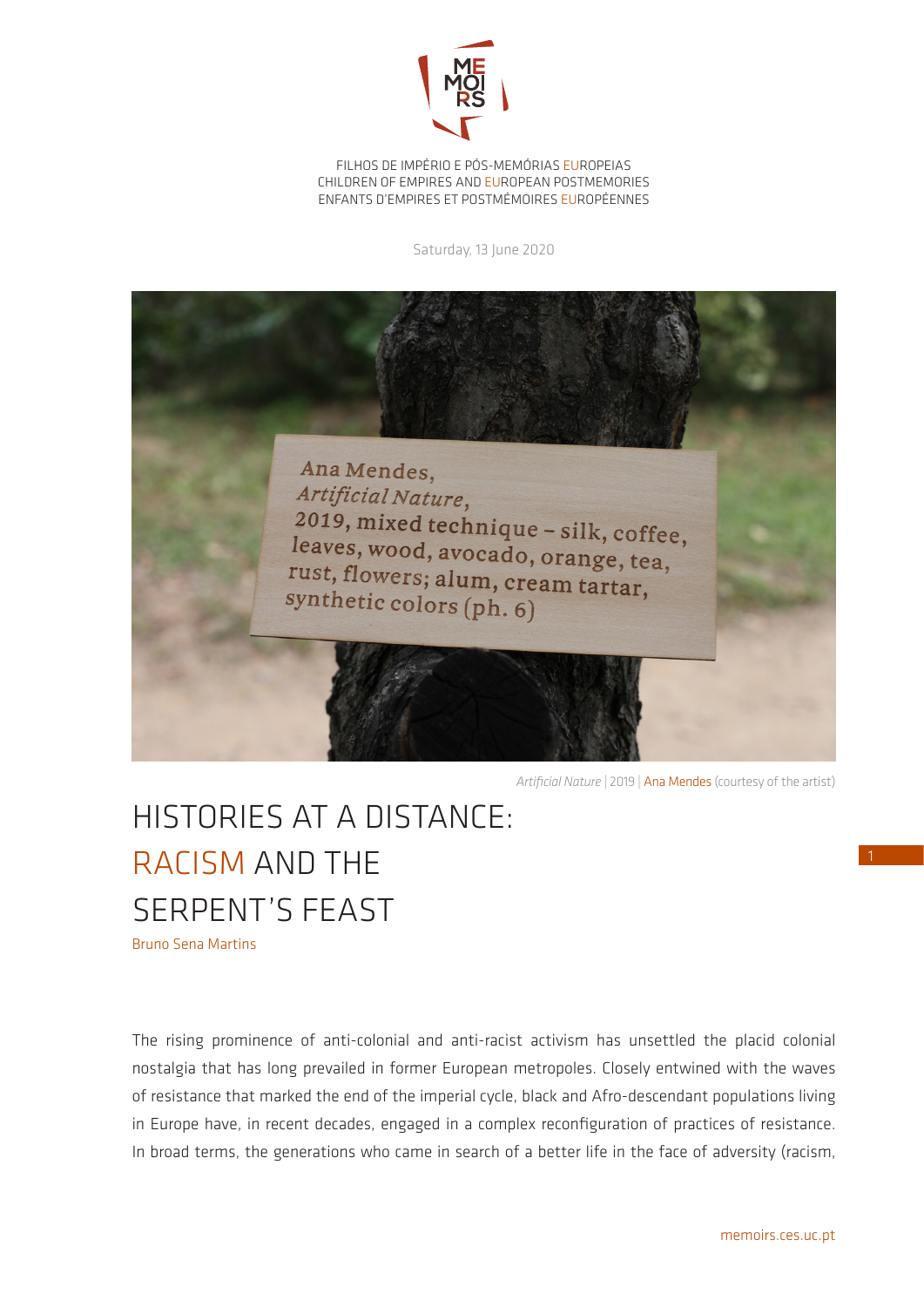

xenophobia, economic precariousness), and who mainly engaged in "everyday forms of resistance" (1), are passing their testimony on to their symbolic and / or familial descendants. These descendants include, significantly, an emerging generation of black people who are today gaining increasing visibility in academia, activism and the arts across Europe. These people are articulating a collective affirmation of their identities alongside a public denunciation of institutionalized racism.

As might be expected, these uprisings have aroused obvious discomfort in those who think that mentioning racism is to re-invent a problem that has long been laid to rest, or that revisiting subaltern memories constitutes meaningless self-flagellation for imperial vanity. This discomfort is deeply embedded in the common sense of Eurocentric memory and has helped intensify political projects which are in open opposition to today's anti-colonial anti-racism. These include, of course, the mobilizations of the extreme right and its political projects across the world, but also some left projects that see struggles based on identity as a distraction from a concerted confrontation with capitalism.

Our times cry out for the art of telling histories that come from afar: from the colonial times that are so close. *Canto de Ossobó* (2018) is a good example. In this film, Silas Tiny takes us on a poetic drift through the fields of São Tomé and Príncipe. These are spaces inhabited by memories that are proverbially elusive, where the forest bird, as the legend has it, has lost his voice as a meal for the serpent. The director, following the routes of decolonization, leaves Portugal to return, thirty years later, to the São Tomé and Príncipe of his childhood. With the uncertainty over the question of return, he has not kept photographs from his childhood, but recognizes the place thanks to the stillness with which time passes under his gaze. Plantations like Rio do Ouro and Água-Izé are not, however, held back by a narcissistic re-encounter with the past. Thanks to the demands of cocoa, for whose filthy needs people were brought in from across the empire, these are places twisted by the ghosts of endless subjugation and enslavement.

São Tomé is where the regime of sugarcane production that would drag millions of black Africans to the Americas through the transatlantic slave trade was first tested. Only ingenuity will allow a recoil, in time, from the specters of slavery, forced labour, corporal punishment, carnage (2), and the humiliation of the men and women who served the colonial regime with no dignity, and no life other than misery, endless work and subjection to the foreman's brutality. The film shows us independent São Tomé and Príncipe, far from the one where corporal punishment was enshrined in law until 1911. It begins with the birth of two